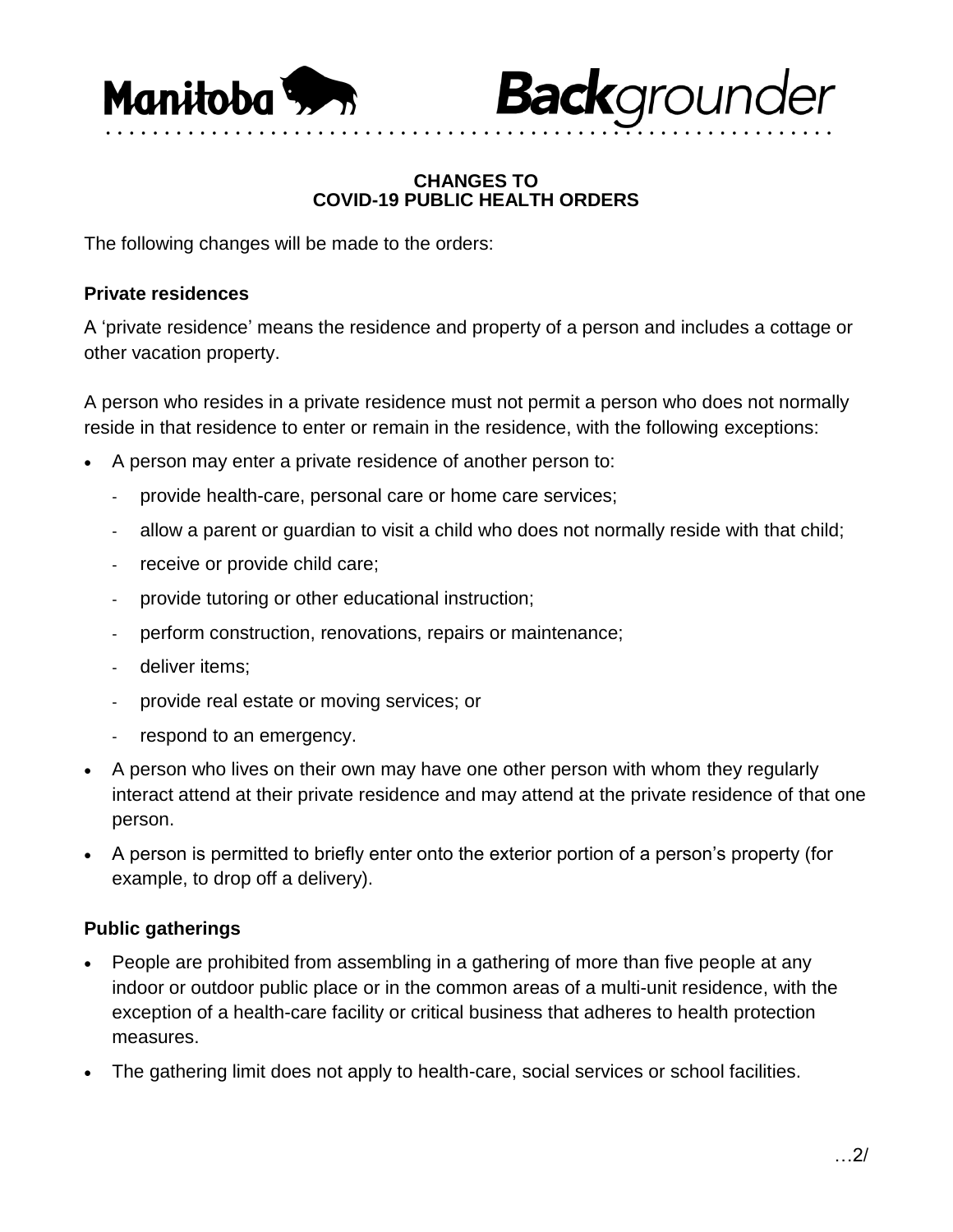## **Retail**

- A retail business may open but may sell only essential items to members of the public who are shopping in person at the business. No later than 12:01 a.m., Nov. 21, 2020, the operator of a retail business must ensure that:
	- non-essential items are removed from areas of the business to which members of the public have access,
	- members of the public are physically prevented from gaining access to non-essential items at the business, and
	- signs in the business or stickers on items in the business clearly identify non-essential items that cannot be purchased by members of the public at the business.
- The operator of a retail business must:
	- limit the number of members of the public shopping at the business to 25 per cent of the usual capacity of the premises or 250 people, whichever is lower;
	- implement measures to ensure that members of the public attending the business are reasonably able to maintain a separation of at least two metres from other members of the public,
	- establish a system to ensure compliance with the capacity limits, and
	- provide proof the capacity limits have not been exceeded on request from a person authorized to enforce these orders, at the time the request is made.
- Retailers are not prohibited from selling essential or non-essential items online, by telephone or by remote means for delivery or pick up.

These retail restrictions apply to businesses that are not addressed in Schedule A of the public health orders. For example, liquor and cannabis stores may continue to open and sell products.

Other essential items are set out by the orders and include:

- food, beverages and food preparation products;
- personal care products such as soap and dental care products;
- health-related products such as prescription drugs and vitamins;
- mobility or assistive devices;
- baby and child-care accessories such as diapers and formula;
- household cleaning products, safety devices, batteries and lightbulbs;
- outdoor winter apparel such as jackets and boots;